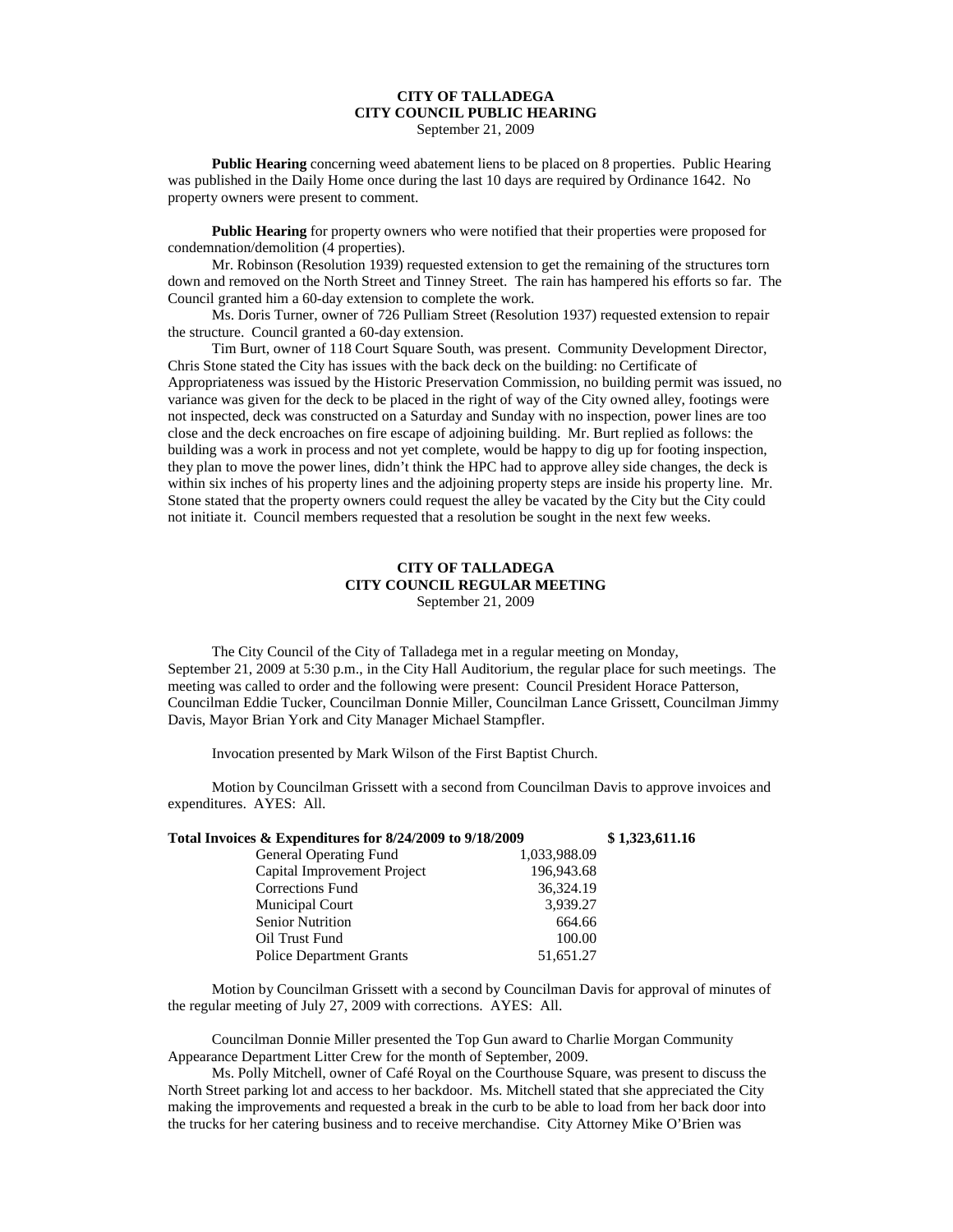present and City Manager Michael Stampfler asked for him to speak on the issue. Mr. O'Brien indicated that he had been in contact with Ms. Mitchell's attorney concerning the parking lot and indicated that there was access to load and unload, but that the City could not provide a private parking space for one business. Ms. Martha Jordan was present and spoke about a curb in the back of Mr. Weaver's property where a parking space had been originally. Mr. Stampfler indicated that Mr. Terry Hanner would be the property owners' contact concerning this project and that the City would work with the property owners for a resolution.

Mr. John Manning with the Talladega Rescue Squad spoke concerning the cut in the City appropriation for his organization stating that the funding request was late because of their secretary's illness. Fire Chief Warwick indicating that the Squad provided manpower to his department to help with crowd control. Police Chief Watson stated that the Talladega Rescue Squad always helped the Police Department, especially during Race Weeks and Christmas.

Motion by Councilman Grissett with a second from Councilman Davis to provide funding of \$3,500 to the Talladega Rescue Squad for fiscal year 2009-2010.

Motion by Councilman Tucker with a second from Councilman Grissett to un-earmark the funding to the Community Action Agency, so that it can be used for any service the agency provides and not just transportation. AYES: All.

Lynn Bonner and Keela Brown were present and Council President Patterson asked if they wished to speak concerning their letters about the Historic Preservation Commission. Ms. Brown said she did not wish to speak during the Council meeting. Council President Patterson indicated that any response from the Historic Preservation Commission could be sent to the Council through the mail.

Motion by Councilman Davis with a second by Councilman Miller to approve transfer of a 020 – Restaurant Retail Liquor license to the new owners of the Triangle Restaurant and Lounge located at 12 Fort Lashley Avenue. AYES: All.

**Resolution #1928** assessing lien against property at 527 Angus Street (Parcel ID 13-08-33-3- 000-001.023) for weed abatement.

**Resolution #1929** assessing lien against property at 823 Allen Street (Parcel ID 13-06-14-4-012- 002.000) for weed abatement.

**Resolution #1930** assessing lien against property at 35161 Highway 21 North (Parcel ID 14-04- 19-2-000-006.000) for weed abatement.

**Resolution #1931** assessing lien against property at 304 Westwood Circle (Parcel ID 13-05-22- 1-000-020.000) for weed abatement.

**Resolution #1932** assessing lien against property at 13 Sloan Avenue (Parcel ID 13-05-22-3- 008-001.000) for weed abatement.

**Resolution #1933** assessing lien against property at 623 Knox Street (Parcel ID 13-06-23-3-015- 009.000) for weed abatement.

**Resolution #1934** assessing lien against property at 621 Knox Street (Parcel ID 13-06-23-3-015- 010.000) for weed abatement.

**Resolution #1935** assessing lien against property at 302 Brignoli Street (Parcel ID 13-05-22-4- 036-004.000) for weed abatement.

Motion by Councilman Grissett with a second from Councilman Miller to approve Resolutions #1928 through #1935. Roll Call. AYES: All.

**Resolution #1936** authorizing the demolition of the deck at 118 Court Square South. **Resolution #1937** authorizing the demolition of the structure 726 Pulliam Street **Resolution #1938** authorizing the demolition of the mobile homes on Reddish Lane. **Resolution #1939** authorizing the demolition of structures on North Street and Tinney Street.

Motion by Councilman Miller with a second from Councilman Davis to approve Resolution #1938. Roll Call. AYES: All.

Resolutions #1937 and #1939, property owners were granted 60-day extensions.

Resolution #1936, property owner and Community Development Department to work out solution and report back to the City Council.

**Resolution #1940** approving a contract with Clements Dean Building Company for the renovations of the Police Department for a total cost of \$374,000.00.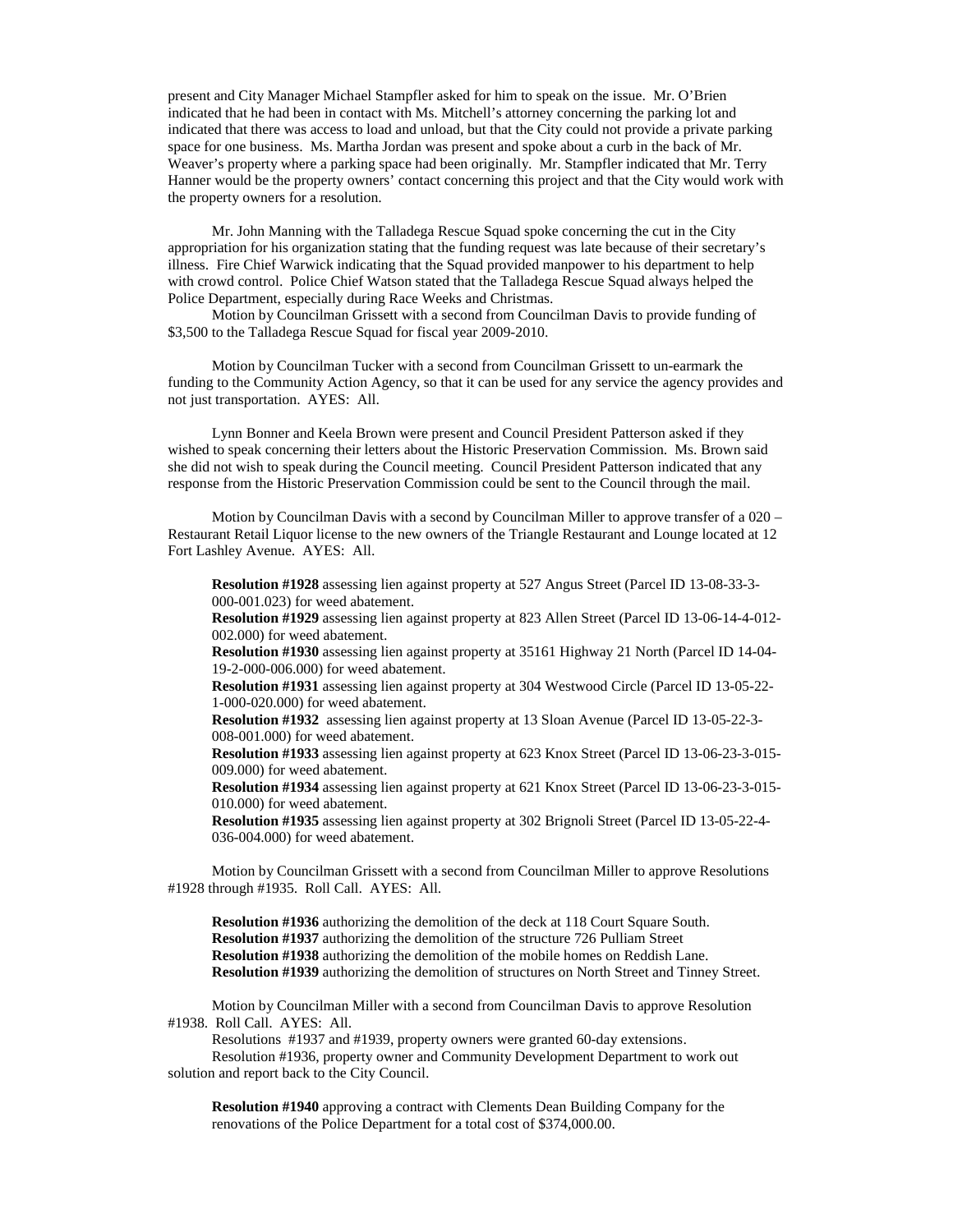Motion by Councilman Grissett with a second from Councilman Miller to approve Resolution #1940. Roll Call. AYES: Councilman Grissett, Councilman Miller, Council President Patterson, Councilman Davis. NAY: Councilman Tucker.

**Ordinance # 1661** – An ordinance to regulate the disposal of fats, oil and grease by food service facilities into the sanitary sewer system of the City of Talladega and to repeal Ordinance Number 1044 and any amendments thereto.

City Manager Stampfler indicated that this ordinance is required for EPA compliance for the Water Department and every food service facility must have a grease trap.

Motion by Councilman Davis with a second from Councilman Grissett for immediate consideration of Ordinance #1661. Roll Call. AYES: All.

Motion by Councilman Grissett with a second from Councilman Davis to allow for the reading of the heading only of Ordinance #1661. Roll Call. AYES: All.

*An ordinance to regulate the disposal of fats, oil and grease by food service facilities into the sanitary sewer system of the City of Talladega and to repeal Ordinance Number 1044 and any amendments thereto.*

Motion by Councilman Grissett with a second by Councilman Davis for approval of Ordinance #1661. Roll Call. AYES: All.

**Ordinance # 1662 -** An ordinance declaring certain municipal property surplus and not needed for public purposes and approving and ratifying lease agreement with Richard L. Woodruff for municipal property located at the Talladega Municipal Airport.

Motion by Councilman Grissett with a second from Councilman Davis for immediate consideration of Ordinance #1662. Roll Call. AYES: All.

Motion by Councilman Grissett with a second from Councilman Davis to allow for the reading of the heading only of Ordinance #1662. Roll Call. AYES: All.

*An ordinance declaring certain municipal property surplus and not needed for public purposes and approving and ratifying lease agreement with Richard L. Woodruff for municipal property located at the Talladega Municipal Airport.*

Motion by Councilman Grissett with a second by Councilman Tucker for approval of Ordinance #1662. Roll Call. AYES: All.

**Ordinance #1663** – An ordinance to re-designate the street presently named Garvin Street to Canaan Way.

Motion by Councilman Grissett with a second from Councilman Miller for immediate consideration of Ordinance #1663. Roll Call. AYES: All.

Motion by Councilman Grissett with a second from Councilman Tucker to allow for the reading of the heading only of Ordinance #1663. Roll Call. AYES: All.

*An ordinance to re-designate the street presently named Garvin Street to Canaan Way.*

Motion by Councilman Tucker with a second by Councilman Grissett for approval of Ordinance #1663. Roll Call. AYES: All.

Motion by Councilman Davis with a second by Councilman Grissett to approve invoices and expenditures for the Water Department. AYES: Council President Patterson, Councilman Davis and Councilman Miller NAY: Councilman Tucker

| <b>Expenditures for 8/21/09 to 9/18/09</b> |            | \$511,984.65 |
|--------------------------------------------|------------|--------------|
| General Fund                               | 426,709.23 |              |
| Coleman Circle Project                     | 85,275.42  |              |

Council President Patterson commented on the question of salaried employees receiving comp time. A legal opinion on the subject had been received from the League of Municipalities stating that comp time in the City's policy only applies to hourly employees who are eligible for overtime. Council President Patterson also read from a memo written by former City Manager Sue Horn to Department Heads in 2008 stating that comp time for salaried personnel was discontinued and that comp time amounts were frozen in May 2004 for department heads to be paid out on termination of employment. Also, it stated that accrued comp time for hourly employees was limited to 240 hours (480 hours for public safety employees).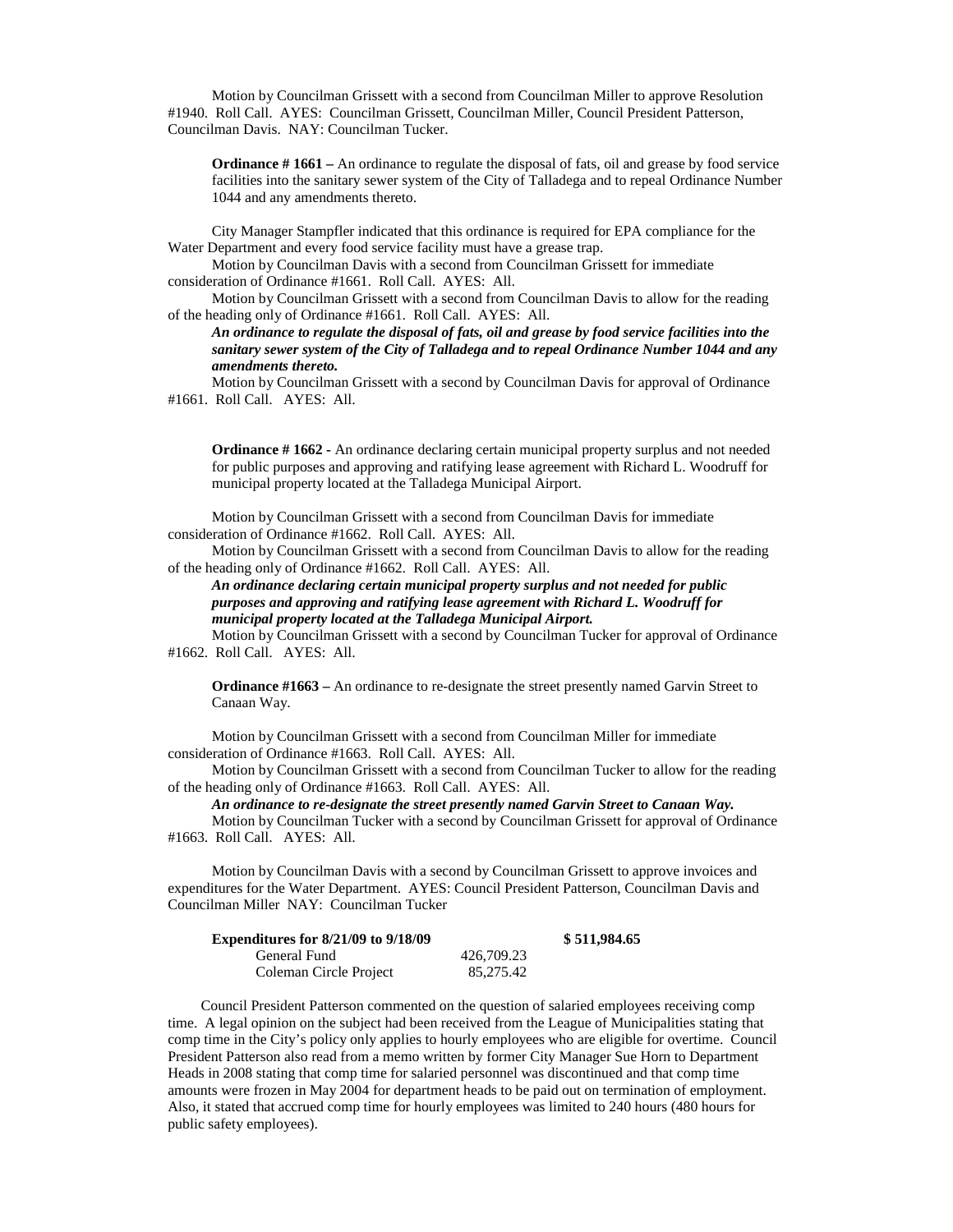Council President Patterson then brought up the question of alcoholic beverages being purchased on a City credit card during travel to the Brownfield workshop. City Manager Stampfler stated that the situation had been remedied. Council President Patterson requested that a form be signed by employees when the City credit card is picked up which states the City credit card policy and regulations.

City Manager Stampfler stated that the health insurance premiums had increased for the next fiscal year by 10%. The City had budgeted for a 5% increase. The recommendation was to divide the increase evenly between the City and the employee.

Motion by Councilman Davis with a second by Councilman Grissett to increase the employee's share of the health insurance premium by 5% and the City's share by 5%. AYES: All.

Motion by Councilman Grissett with a second by Councilman Davis to approve the 2009-2010 Holiday schedule for City employees. AYES: All.

The first draft of the Central Dispatch contract was presented to the Council with the City Attorney's comments attached as a memo. There were still items to be worked out concerning personnel costs and protocols. A final draft of the contract will be placed before the Council within the next month for approval.

City Manager Stampfler presented a memo from Purchasing Director Terry Hanner giving an update on the safety evaluation and hydraulic study approved by the Council on April 20, 2009. Recommendations were provided to the Water Department Director James Brasher for investigation and remedy.

An update was presented to the Council concerning the rezoning of the 275 Bypass. A public hearing had been held by the Planning Commission and those citizens present at the hearing were against the rezoning of the area. Councilman Grissett commented that the rezoning was needed but that at this time the citizenry did not want it.

City Manager Stampfler presented an amended Capital Improvement Plan (CIP) for FY 2009- 2010 to include the Police Department renovation (Alternative 3) as requested during the September 3, 2009 Budget Review and Goal Setting session of the City Council. The amended CIP is shown below:

| <b>CITY OF TALLADEGA</b>              |                     |              |               |               |                         |               |  |  |
|---------------------------------------|---------------------|--------------|---------------|---------------|-------------------------|---------------|--|--|
| FIVE YEAR CAPITAL IMPROVEMENT PROGRAM |                     |              |               |               |                         |               |  |  |
| FY 2008-2010                          |                     |              |               |               |                         |               |  |  |
|                                       |                     |              |               | ALTERNATE 1   | ALTERNATE 3             |               |  |  |
|                                       |                     |              | <b>AMOUNT</b> | <b>AMOUNT</b> | <b>AMOUNT</b>           | <b>TOTAL</b>  |  |  |
|                                       | ORIGINAL AMOUNT     | PAYMENT      | SPENT         | TO BE SPENT   | TO BE SPENT             | <b>AMOUNT</b> |  |  |
| 2008 Honda Bond - Paving              | 2,085,000.00        | 160.645.50   | 08-09         | $09-10$       | $09 - 10$               | 2008-2010     |  |  |
| 2007 Bond                             | 4,095,000.00        | 265,325.00   |               |               |                         |               |  |  |
| 2000 Honda Bond                       | 500,000.00          | 48.641.03    |               |               |                         |               |  |  |
| 1998 Bond                             | 1.560.000.00        | 140,842.50   |               |               |                         |               |  |  |
| 2007 Fire Truck                       | 499,535.12          | 60,975.96    |               |               |                         |               |  |  |
| 2008 Impalas                          | 105,748.45          | 37.642.68    |               |               |                         |               |  |  |
| 2008 Backhoes                         | 94.209.00           | 32,652.84    |               |               |                         |               |  |  |
| 2009 Golf Carts                       | 66,388.80           | 19,900.00    |               |               |                         |               |  |  |
| 2009 Capital Projects Bond            | 3,500,000.00        | 254,500.00   |               |               |                         |               |  |  |
| TOTAL ANNUAL PAYMENTS                 |                     | 1,021,125.51 |               |               |                         |               |  |  |
|                                       |                     |              |               |               |                         |               |  |  |
| Capital Projects, 2009 Bond:          |                     |              |               |               |                         |               |  |  |
| 1. Recreation Center Renovation       | 1,000,000.00        |              | 4,500.00      | 945,518.00    | 914,901.00              |               |  |  |
| 2. Playground Equipment               | 250,000.00          |              | 250,000.00    |               |                         | 950,018.00    |  |  |
| 3. Golf Course Upgrades               | 400,000.00          |              | 25,982.00     |               |                         | 250,000.00    |  |  |
| 4. Veteran's Park Stormwater Drainage | 800,000.00          |              | 2,550.00      | 797.450.00    | 797,450.00              | 25,982.00     |  |  |
| 5. Police Dept Renovations            | 300.000.00          |              | 24,000.00     |               |                         | 800,000.00    |  |  |
| 6. Capital Equipment                  | 285,000.00          |              | 285,000.00    | 145,000.00    | 409.000.00<br>72,000.00 | 24,000.00     |  |  |
| 7. Fire Equipment                     | 70,000.00           |              |               | 70,000.00     |                         | 430,000.00    |  |  |
| 8. Sidewalks, Curbs, Gutters          | 55.000.00           |              | 55,000.00     | 55,000.00     | 70,000.00               | 70,000.00     |  |  |
| 9. Entry Signs                        | 60,000.00           |              | 4,617.00      | 55,383.00     | 55,000.00               | 110,000.00    |  |  |
| 10. Public Works Renovation           | 180,000.00          |              |               |               | ÷,                      | 60,000.00     |  |  |
| 11. Fire Truck                        | 100,000.00          |              |               | 330,000,00    | 330,000.00              |               |  |  |
| 12. Brownfield Cleanup                |                     |              | 128,000.00    | 72,000.00     |                         | 330,000.00    |  |  |
| 13. City Building Maintenance-        | Chamber of Commerce |              |               | 250,000.00    | 72,000.00               | 200,000.00    |  |  |
|                                       | Ritz, Otts, Kenwin  |              |               |               | ×,                      | 250,000.00    |  |  |
|                                       |                     |              | 779,649.00    |               |                         |               |  |  |
|                                       |                     |              |               | 2,720,351.00  | 2,720,351.00            | 3,500,000.00  |  |  |
| Street Paving                         | 666,666.00          |              | 72,000.00     | 1,928,000.00  |                         |               |  |  |
| Fire Truck Grant                      | 400.000.00          |              |               |               | 1,928,000.00            | 2,000,000.00  |  |  |
| Public Works Facility Grant           | 1,000,000.00        |              |               |               |                         |               |  |  |
|                                       |                     |              |               |               |                         |               |  |  |

Motion by Councilman Davis with a second by Councilman Miller to approve the amended Capital Improvement Budget for FY2009-2010 as presented. AYES: Council President Patterson, Councilman Grissett, Councilman Davis, Councilman Miller. NAY: Councilman Tucker.